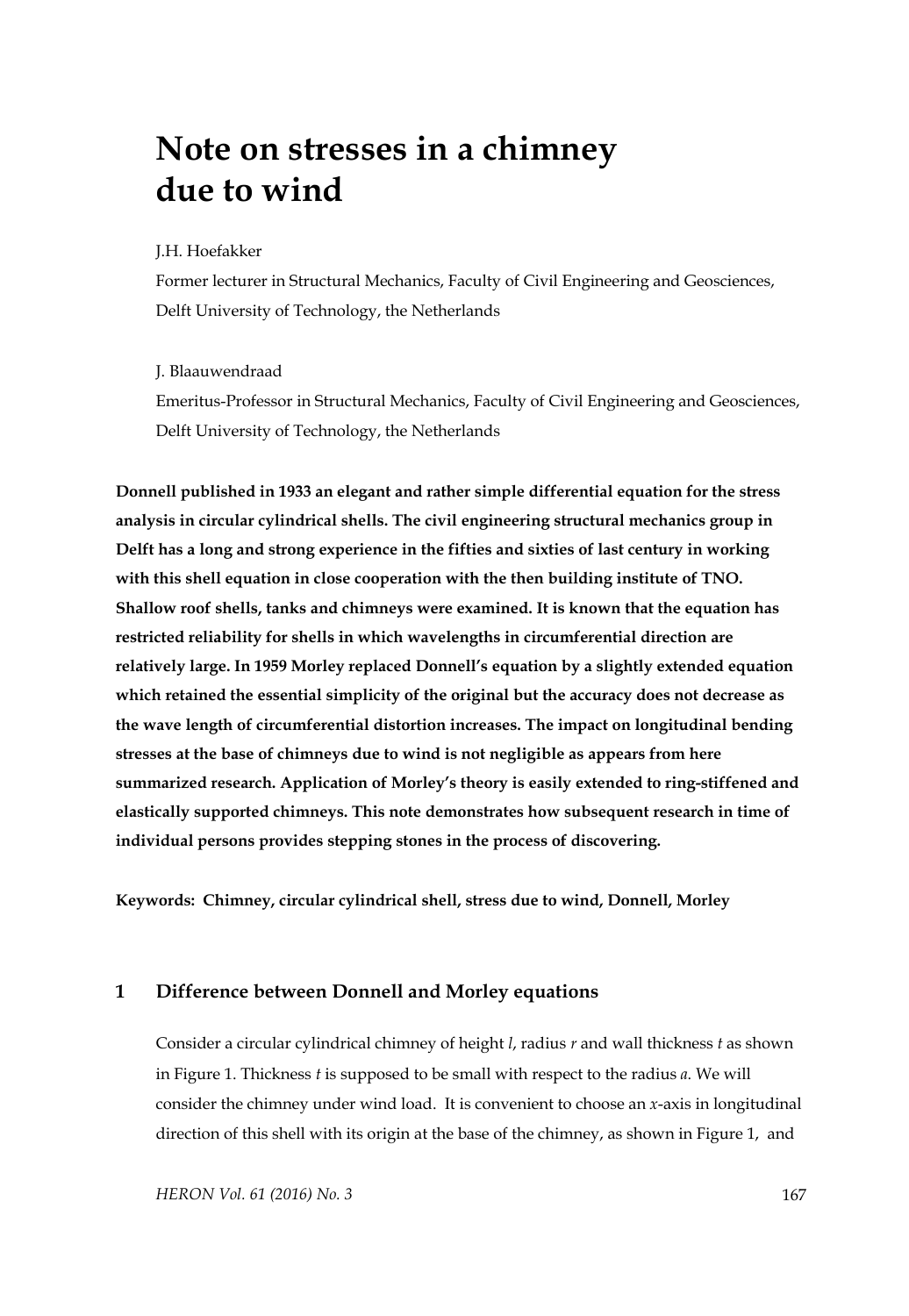a *y*-axis in circumferential direction. Alternately we will apply the angle  $θ = ψ/a$  instead of *y*. A *z*-axis is normal to the shell surface and outward positive. Displacements in the direction of *x*, θ and *z* are *u*, *v* and *w* respectively. The modulus of elasticity is *E* and Poisson's ratio ν.



*Figure 1. Definition of axes* 

*Donnell equation* 

At the time Donnell published his equation the extensive theory of Love [1] was at disposal since the end of the nineteenth century and the rigorous theory of Flügge [2] was published in 1934. Donnell [3] succeeded to simplify the theory to the equation for *w*

$$
\Delta \Delta \Delta w + 4K^4 \frac{\partial^4 w}{\partial x^4} = \frac{1}{D} \Delta \Delta p \tag{1}
$$

where  $p$  is the wind pressure in *z*-direction and  $\Delta$  the Laplace operator

$$
\Delta = \frac{\partial^2}{\partial x^2} + \frac{\partial^2}{\partial y^2} = \frac{\partial^2}{\partial x^2} + \frac{1}{a^2} \frac{\partial^2}{\partial \theta^2} ; \quad K^4 = \frac{3(1 - v^2)}{a^2 t^2} ; \quad D = \frac{E t^3}{12(1 - v^2)}
$$
(2)

Once the displacement *w* has been solved, the displacements *u* and *v* can be found from the equations

$$
\Delta \Delta u = -v \frac{1}{a} w_{,xxx} + \frac{1}{a^3} w_{,x\theta\theta}
$$
  

$$
\Delta \Delta v = -(2+v) \frac{1}{a^2} w_{,xx\theta} - \frac{1}{a^4} w_{,\theta\theta\theta}
$$
 (3)

The Donnell equation (1) has a few drawbacks. First, it does not meet the condition that the cylinder keeps stress-less for a movement as rigid displacement of the shell in lateral direction. Next, the equation produces less reliable answers if wavelengths in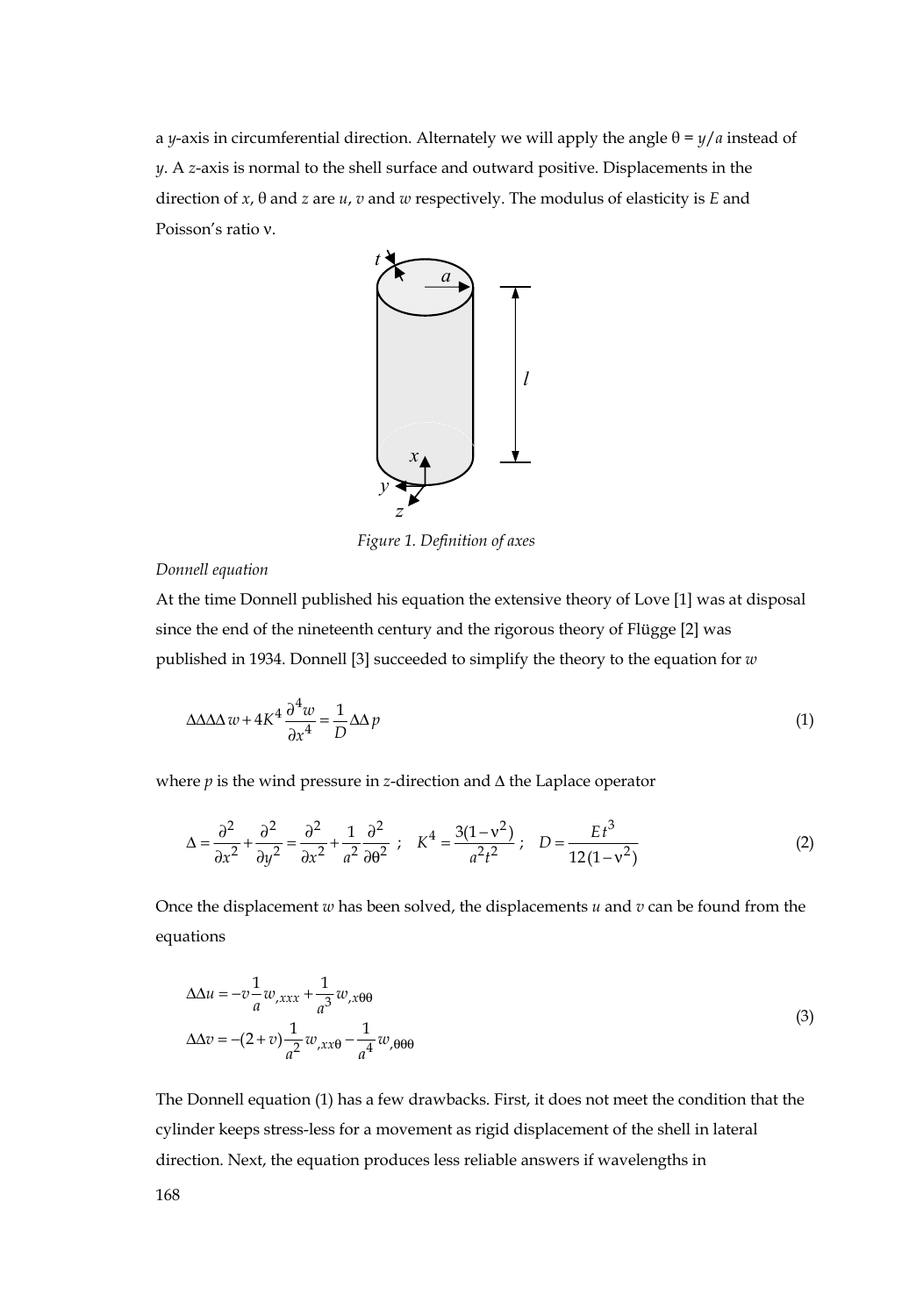circumferential direction become larger. This may not be a hindrance for shallow circular roof shells, but one has to be careful for chimneys.

#### *Morley equation*

Morley [4] improved the Donnell equation in 1959, replacing it by

$$
\Delta\Delta(\Delta+1)^2 w + 4K^4 \frac{\partial^4 w}{\partial x^4} = \frac{1}{D} \Delta\Delta p \tag{4}
$$

The equations (3) for *u* and *v* remain unchanged. Main physical backgrounds of the improvement are correction of the kinematic relation between the curvature  $\kappa_{\theta\theta}$  in circumferential direction and the displacement  $w$  and adjusting the equilibrium equation in *z*-direction. Morley's approach considers a term  $w/a^2$  in the curvature  $\kappa_{\theta\theta}$  in addition to the second derivative with respect to *w*, which is the only part in Donnell's theory. Similarly Morley considers an additional term  $m_{\theta\theta}/a^2$  in the equilibrium equation in *z*direction, which Donnell does not. Even the Morley equation (4) is an approximation compared to the rigorous theory of Flügge, but it has sufficient completeness to produce far more accurate solutions than the Donnell equation. Moreover, the Morley equation now keeps the shell stress-free in case of a rigid body displacement and the equation remains valid for long wavelengths in circumferential direction.

# **2 Donnell application to chimneys under wind load**

We consider a chimney which is considered to be fully clamped at the base and presume a wind load which is uniformly distributed over height and varies in circumferential direction, see Figure 2.



*Figure 2. Typical distribution of the wind pressure*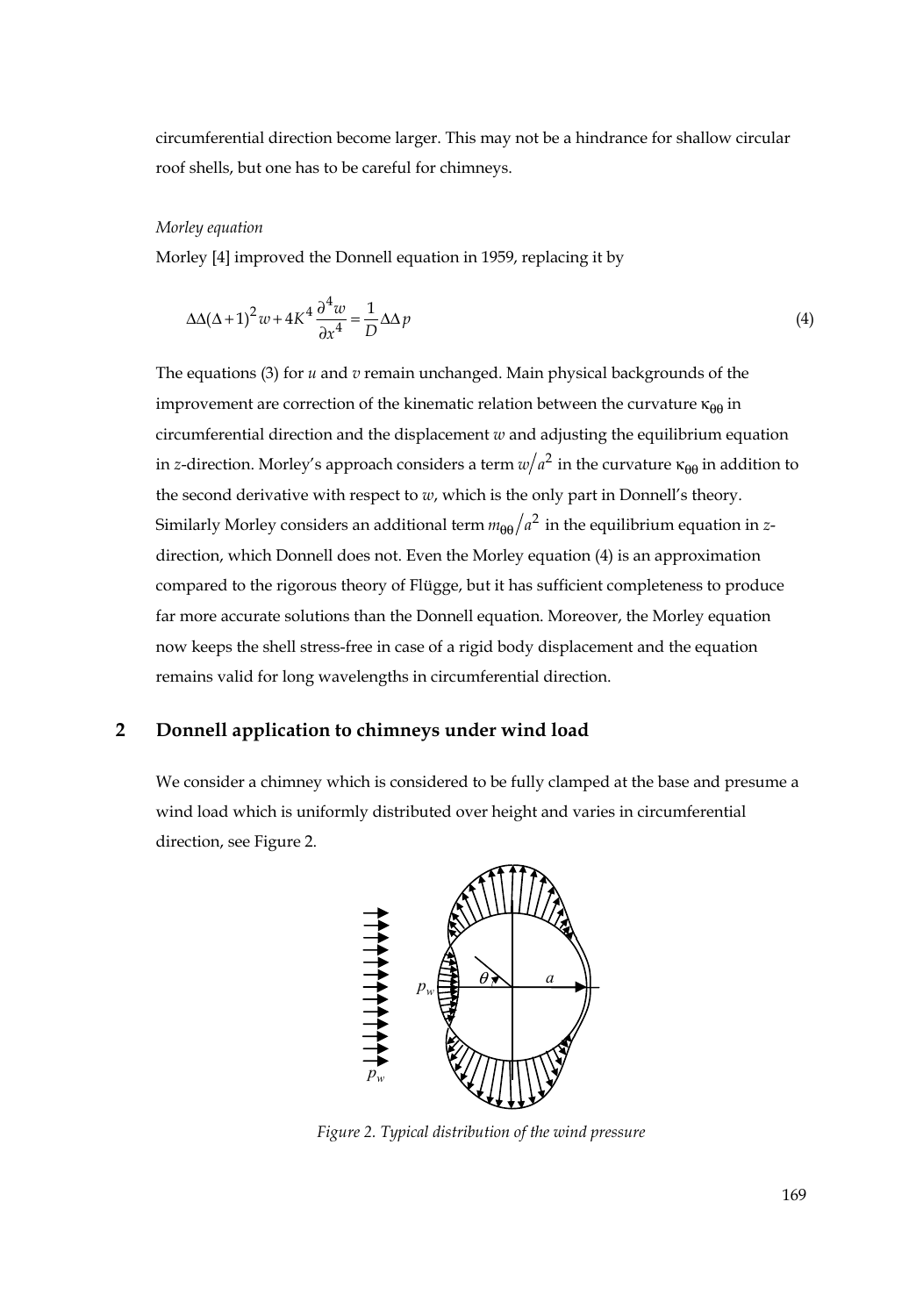The wind load consists of pressure at the upwind face and heavy suction on the left and right sides of the chimney. The distribution of the wind pressure can be developed in a series

$$
p(\theta) = -p_w(a_0 + a_1\cos\theta + a_2\cos2\theta + a_3\cos3\theta + a_4\cos4\theta + a_5\cos5\theta)
$$
 (5)

The value of the constant  $a_0$  to  $a_5$  depends on national codes and Reynolds number. The following values have been adopted, which are in agreement with [5] and [6].

$$
a_0 = -0.823, a_1 = 0.448, a_2 = 1.115, a_3 = 0.400, a_4 = -0.113, a_5 = -0.027
$$
\n
$$
(6)
$$

The axisymmetric term  $a_0$  does not raise stresses in longitudinal directions, aside from insignificant stresses at the edges with very short influence length in comparison with the other terms. The  $\cos\theta$  term with  $a_1$  applies a varying pressure which has a maximum value at the windward meridian and a minimum value at the leeward meridian. This is the only term of the series which applies a horizontal resultant to the chimney due to the horizontal loading and therefore a bending moment at the base. Stresses produced by this loading conform to beam theory. For this loading term, plane sections remain plane and the circular section does not distort. The stress distribution is linear over the circular crosssection. All higher load terms cause vertical stresses which are self-equilibrating, but modify the longitudinal stresses produced by the  $\cos\theta$  term. Particularly the  $\cos 2\theta$  term causes "ovalizing" of the cross-section. Because this distortion cannot occur at the base, an equilibrating set of vertical stresses is evoked. As a result the maximum total tensile stress at the chimney base is larger than beam theory predicts. Figure 3 visualizes the joint effect



 *Figure 3. Distribution of the axial stress at the base*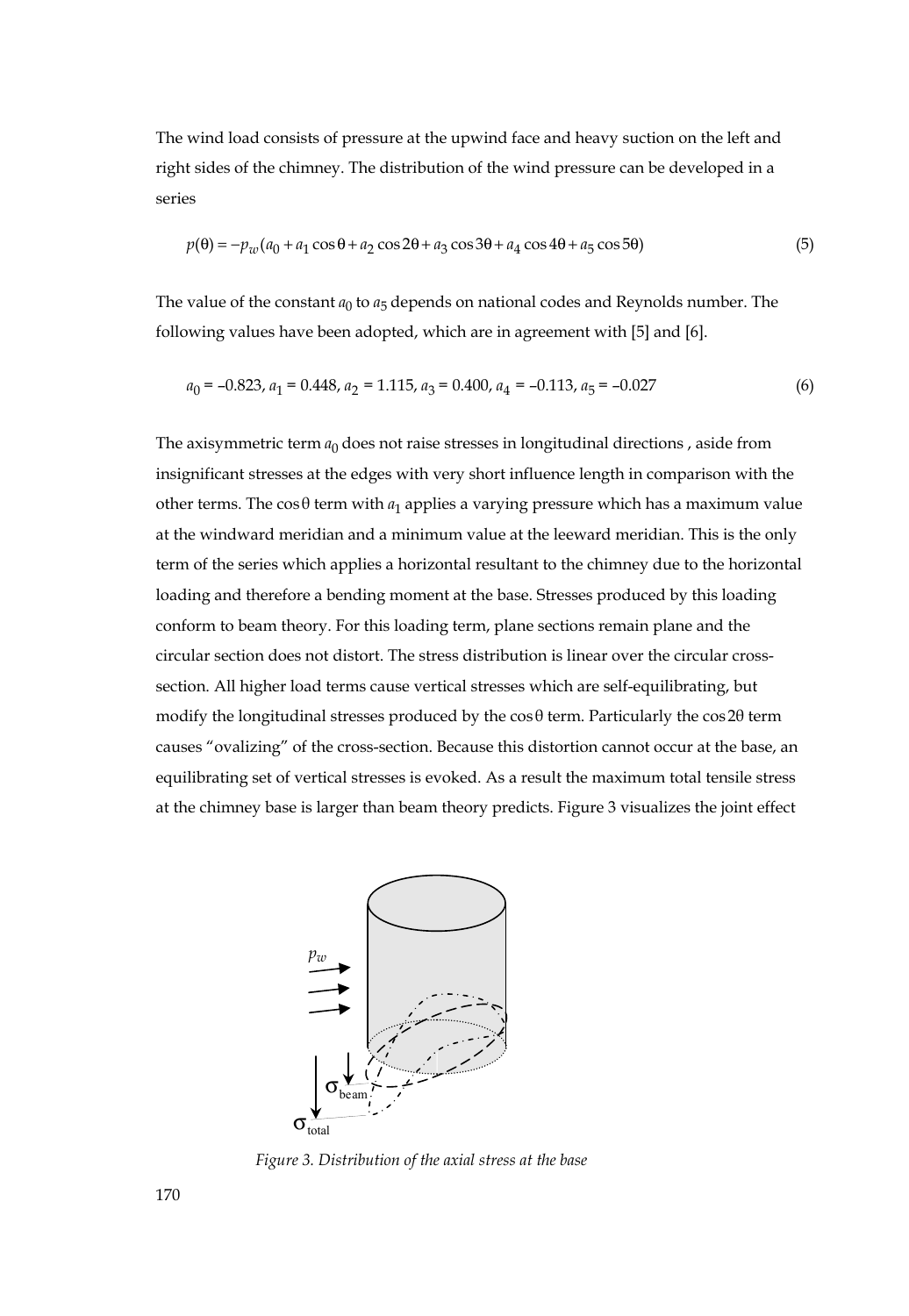of the terms cos2θ to cos5θ. It shows the distribution of the total stresses for all terms compared to the stress due to beam theory, viz. the term  $\cos\theta$  only.

Van Koten [5] managed to derive an elegant expression for the ratio *r* between the maximum total tensile stress and the beam theory stress, in which two shell parameters *l*/*a* and *t*/*a* occur

$$
r = 1 + \frac{k}{\left(\frac{l}{a}\right)^2 \left(\frac{t}{a}\right)}\tag{7}
$$

The dimensionless symbol *k* is a constant. Van Koten derived the expression (7) for *r* from the Donnell equation, but the same expression will be found applying the Morley equation. Just the value of *k* appears to become different. In working out, Van Koten restricted himself to the cos 2 $\theta$  term in the wind pressure series (constant  $a_2 = 1.115$ ) and used zero Poisson's ratio. So, he obtained in the framework of Donnell *k* = 4.31. If he had considered all six terms of the series of Eq. (5) the value would only grow to 4.87, from which we notice that the cos2θ term in the wind pressure is indeed dominant as anticipated.

# **3 FE analysis**

Two years after the publication of expression (7) for the ratio between total stress and beam theory stress Turner [6] has published a check through FE analyses. He computed a large number of shell configurations with extensively varying values of *l*/*a* and *t*/*a* as occur in practice. The value of *l*/*a* varied from 30 to 80 and the value of *t*/*a* from 0.004 to 0.012. He showed, applying all six terms in the wind pressure development (5) that the formula fits all his computations if he set the constant  $k$  to 6.05. Then the agreement between the formula (7) and the finite element results is within 0.5 percent for the large range of chimneys considered. So he confirmed the structure of the formula and the relevant parameters, however found a much larger value for the constant *k*.

#### **4 Morley application to chimneys under wind load**

Hoefakker [7] has reviewed the theories for cylindrical shells in his doctoral thesis. Among other activities, he repeated the computation of Van Koten for the determination of the constant on basis of the Donnell equation and achieved at the already mentioned  $k = 4.87$ . So, using the full series expansion of the wind load does not explain the much higher value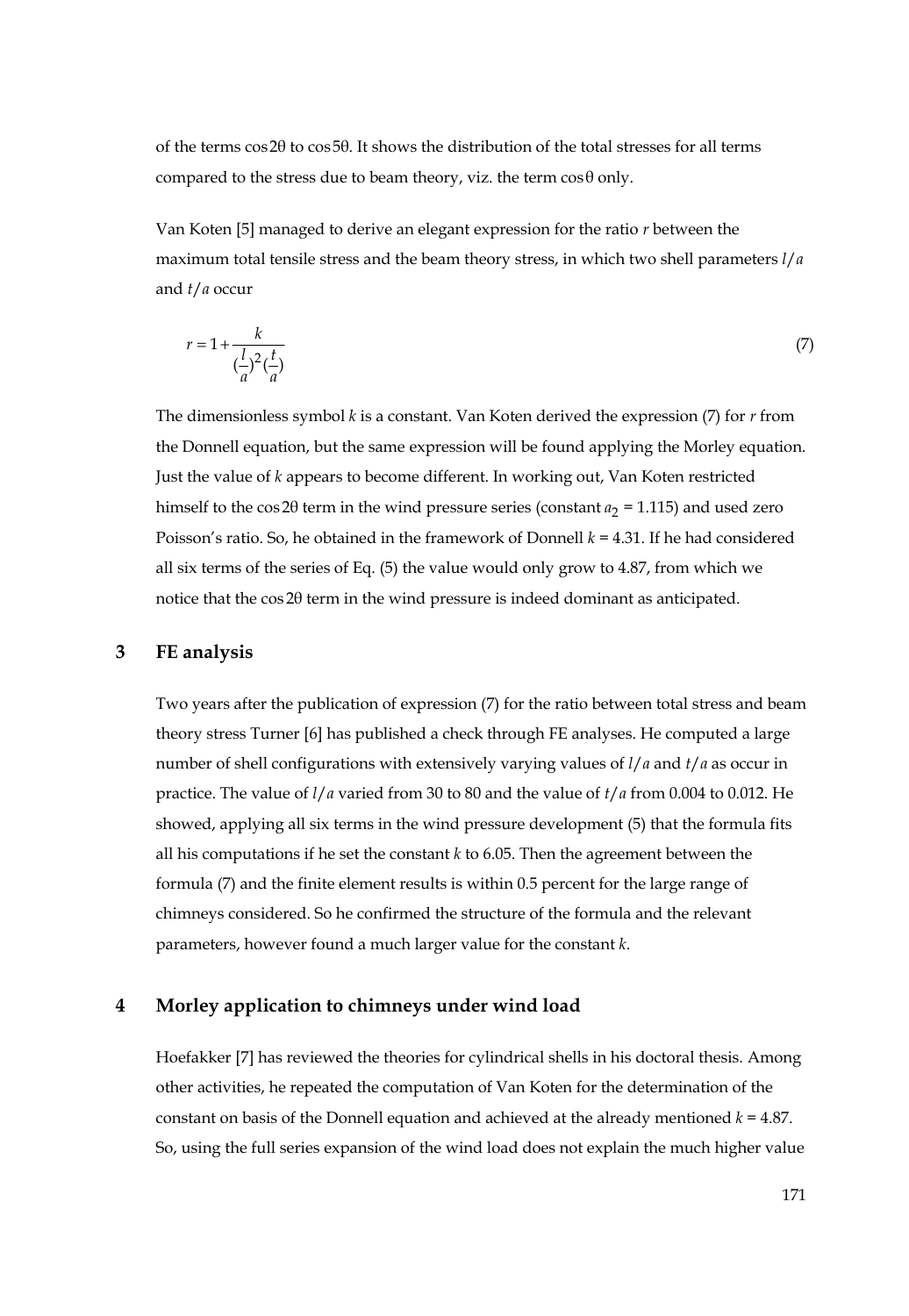6.05 of Turner. Hoefakker furthermore applied the Morley equation to the chimney problem [7], confirming Van Koten's formula (7) for the ratio *r* and arriving at the general expression for *k*:

$$
k = 4\sqrt{3(1 - v^2)} \sum_{n=2}^{\infty} \frac{1}{n^2 - 1} \frac{a_n}{a_1}
$$
 (8)

Herein ν is Poisson's ratio and the mode number *n* depicts the respective wind load series term. Application of the series of constants of (6) results in the constant *k*

$$
k = 6.39\sqrt{1 - v^2} \tag{9}
$$

Upon inquiry we learned that Turner has applied 0.3 for Poisson's ratio, which makes expression (9) resulting in  $k = 6.10$ , which is within one percent equal to the computational result 6.05 of Turner. The difference between *k* = 4.87 of Van Koten and Turner's value *k* = 6.05 is fully explained by the inaccuracy of the Donnell theory and use of different values of Poisson's ratio.

For the range of shell configurations considered by Turner we find *r* values ranging from  $r = 1.08$  to  $r = 2.68$ . The lower value  $r = 1.08$  holds for the combination of high parameter values  $t/a = 0.012$  and  $l/a = 80$ . The higher value  $r = 2.68$  holds for the combination of low parameter values  $t/a = 0.004$  and  $l/a = 30$ . This higher value 2.68 deviates substantially from the beam solution.

#### **5 Discussion**

The difference between the Donnell solution and Morley solution is easily understood from the different definitions of the curvature in circumferential direction. Using the coordinate  $y = a\theta$  it holds

$$
\text{Donnell}: \quad \kappa_{yy} = -\frac{\partial^2 w}{\partial y^2}
$$
\n
$$
\text{Morley}: \quad \kappa_{yy} = -\frac{\partial^2 w}{\partial y^2} - \frac{w}{a^2}
$$
\n
$$
\tag{10}
$$

The minus signs are not essential but just occur because of chosen sign conventions. Let *c* be the wave length along the circumference in *y*-direction, see Figure 4. Then it holds

$$
w(y) = \hat{w}\cos\frac{\pi y}{c} \tag{11}
$$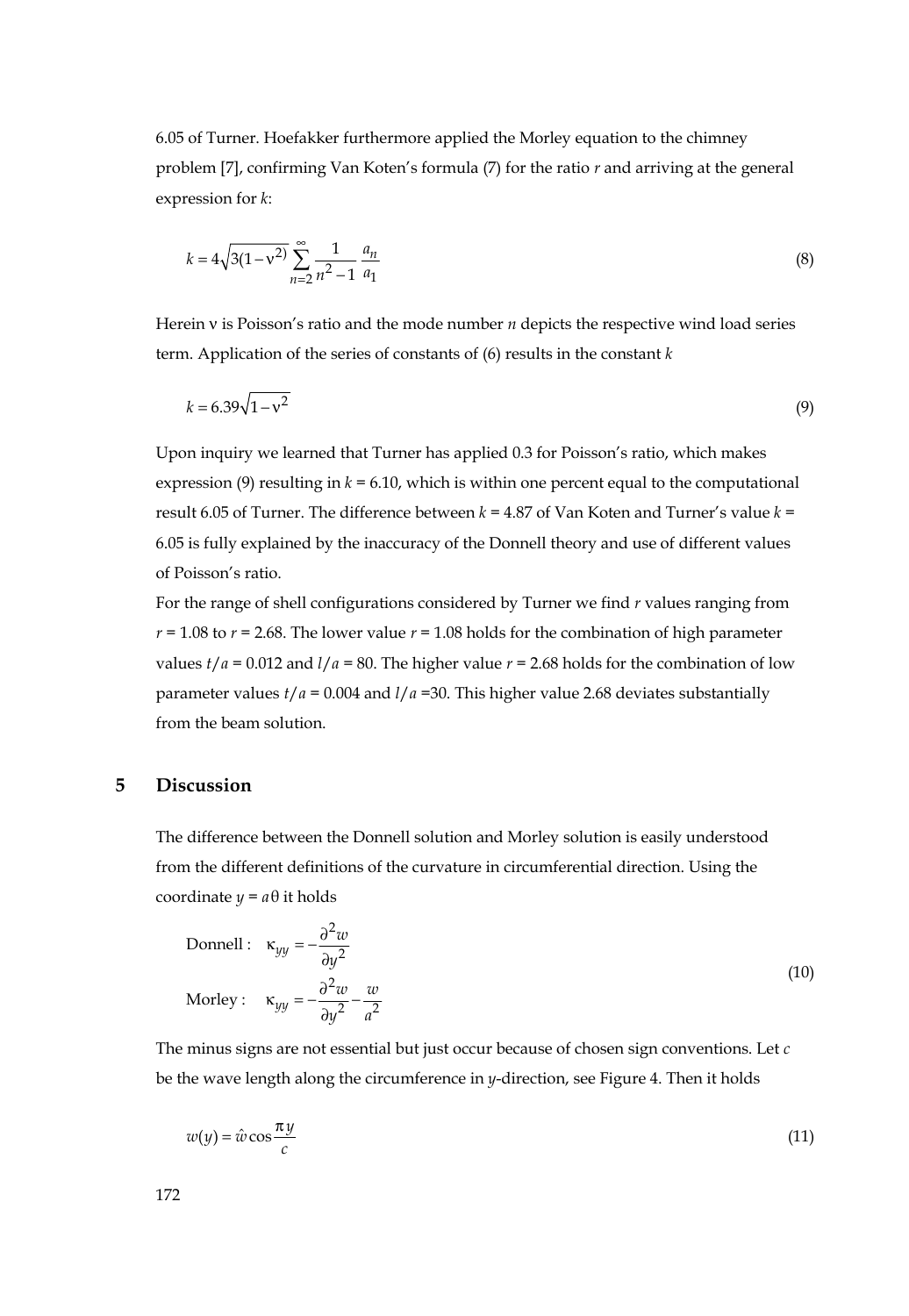and we obtain the following maximum curvatures

$$
\text{Donnell}: \quad \hat{\kappa}_{yy} = \frac{\pi^2}{c^2} \hat{w}
$$
\n
$$
\text{Morley}: \quad \hat{\kappa}_{yy} = \left(\frac{\pi^2}{c^2} + \frac{1}{a^2}\right)\hat{w}
$$
\n
$$
(12)
$$

The difference between the two curvatures is negligible if

$$
\left(\frac{c}{\pi a}\right)^2 << 1\tag{13}
$$

Herein  $\pi a$  is the half circumference. For a wave length of one sixth of the half circumference the error in the Donnell curvature is less than 3 percent, for one fourth less than 6 percent, one third exactly 10 percent and one half already 20 percent, so rapidly increasing for longer wave lengths. If the wave length *c* approaches the half circumference the error is already 50 percent, so equal to the Donnell value itself.



*Figure 4. Definition of wave length c in circumferential direction* 

The highest ratio *r* for the shells considered by Turner is 2.68 on basis of the Morley equation and 2.35 by the Donnell equation, a difference of 14 percent. Not severe, however not negligible. The dominant term cos2θ in the wind pressure expansion has a wave length of one half of a half circumference and the next term cos3θ. Here above we estimated 20 and 10 percent error respectively. The mentioned 14 percent between Donnell and Morley result is nicely in between these values.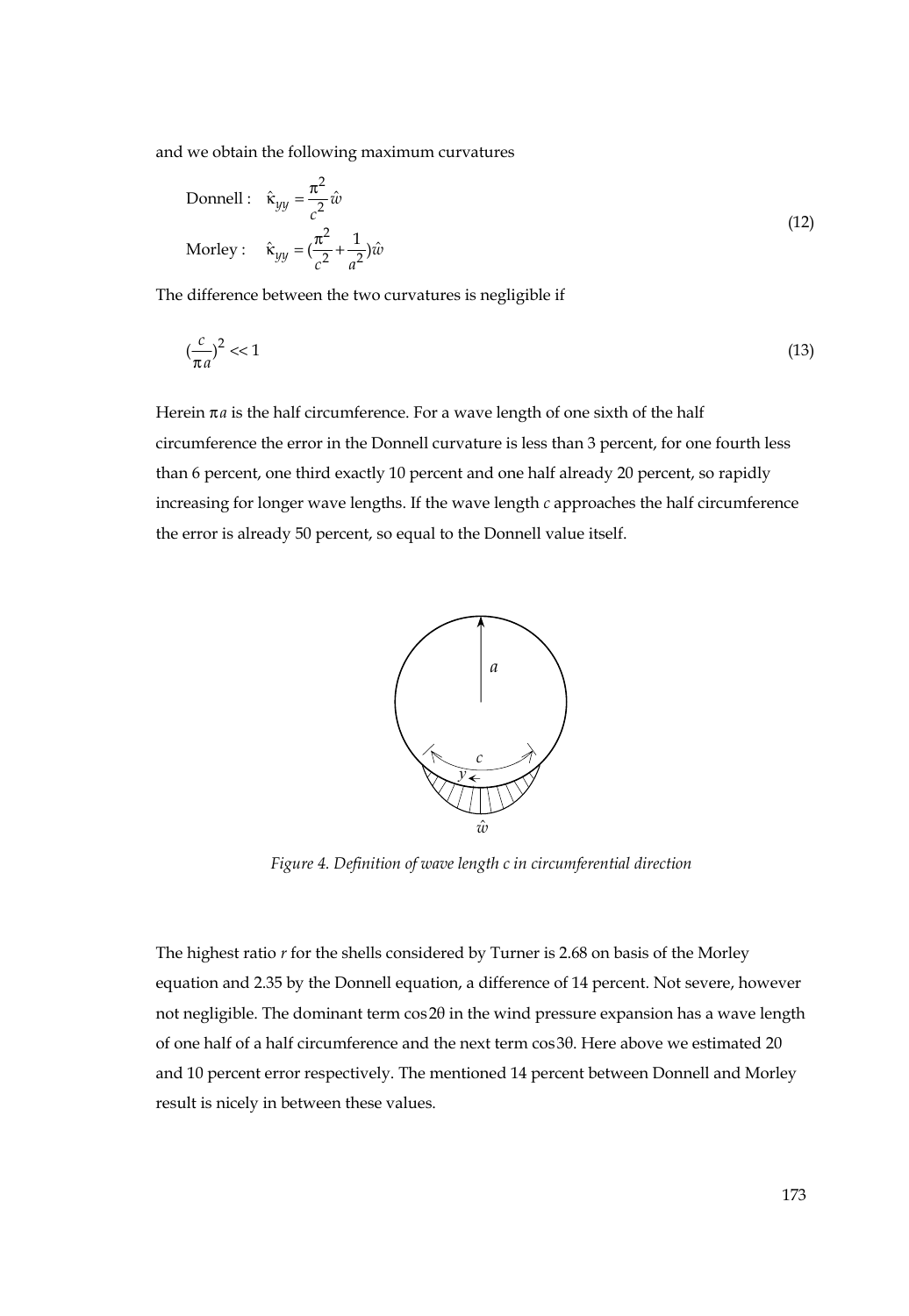#### *Characteristic length*

We can handle expression  $(7)$  for the ratio  $r$  in another way. Introducing the characteristic length  $l_{ch} = \sqrt[4]{atl^2}$  we can also write the expression as

$$
r = 1 + k \left(\frac{a}{l_{ch}}\right)^4 \tag{14}
$$

The fourth root is a characteristic length in circumferential direction. Instead of two parameters we now have one. In Turner's computational domain for shells in practice this characteristic length varies from 1.38 *a* to 2.96 *a*, which is 0.88 and 1.89 times the half circumference, respectively. For these values the difference between the Donnell equation and Morley equation is substantial. Of course, the calculated characteristic lengths will result in the same values of *r* ranging from 1.08 to 2.68.

## **6 Effect of ring stiffeners and axial elastic support.**

With reference to Hoefakker [7] and author's *Structural Shell Analysis* [8], new design formulas, which describe the effect of stiffening rings and elastic supports, have been also developed based on the Morley equation. These have been presented such that the respective influence is represented by inclusion of an additional factor in the above formula (14) for the fixed base case without stiffening rings.

For distributed stiffening rings the stiffness ratio  $\lambda_r$  has been introduced, which is the ratio of the bending stiffness of the circular cylindrical shell only to the modified bending stiffness of the shell including the "smeared" contribution of the ring flexural stiffness. The formula for the case with stiffening rings reads

$$
r = 1 + k \sqrt{\lambda_r} \left(\frac{a}{l_{ch}}\right)^4 \tag{15}
$$

The design formula is applicable for sufficiently closely spaced stiffening rings, see [7]. A similar expression can be derived for an axial elastic support with stiffness  $k<sub>x</sub>$ . Then the formula reads

$$
r = 1 + k \sqrt{\lambda_{xn}} \left(\frac{a}{l_{ch}}\right)^4 \tag{16}
$$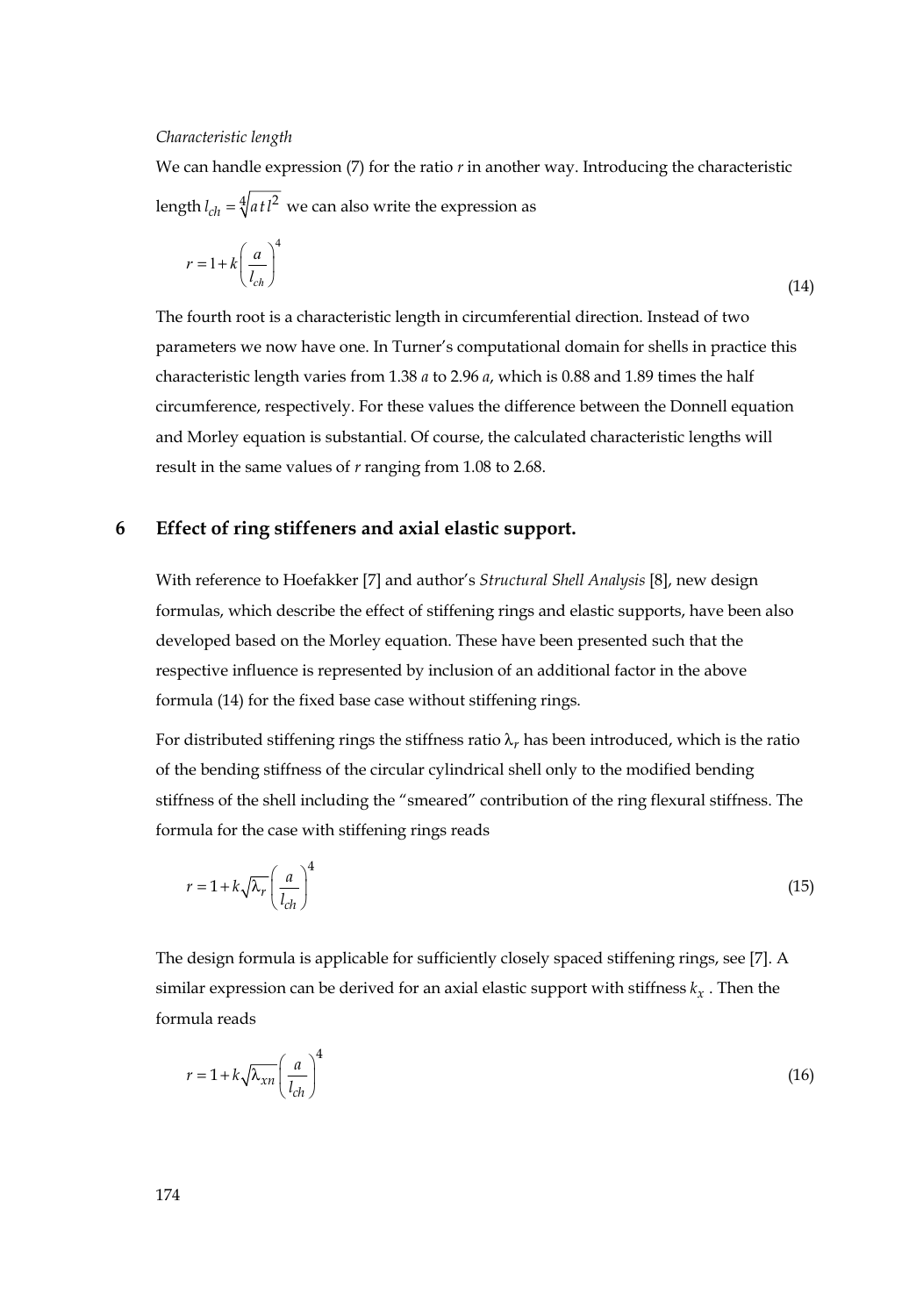Herein the normalised ratio  $\lambda_{x}$  is introduced, which depends on the respective factors  $a_n$  in the wind load development of expression (5), mode numbers  $n$ , the geometrical property  $a/t$  and the ratio of the axial elastic support stiffness  $k<sub>r</sub>$  and the modulus of elasticity *E*. For the full description we refer to [7] and [8].

## **7 Summary and conclusion**

The membrane tensile stress in axial direction at the base of a circular cylindrical chimney deviates from the stress due to classical beam theory. We considered two theories, from Donnell and Morley, respectively, to compute the total stress. For the ratio between the total stress and the beam theory stress the symbol *r* is used. The difference between the equations of Donnell and Morley seems small but can be of substantial meaning for stresses at the base of chimneys. For not very thin and long chimneys the difference is negligible. Then, beam theory will suffice. However, for really thin and rather low chimneys the difference is not negligible. For the specified wind pressure distribution (5) and the adopted combination of low parameter values  $t/a = 0.004$  and  $l/a = 30$ , this difference is about 2.3 times the beam theory stress according to the Donnell equation and 2.7 according to the Morley equation.

Van Koten derived on basis of the Donnell equation an elegant formula for the ratio *r* between the total stress and the beam theory stress, which is confirmed by Hoefakker on basis of the Morley equation. The only difference is the value of the dimensionless constant *k* in the formula.

The results of the Morley equation have been happily confirmed based on finite element analyses of Turner. For a big range of shell configurations the difference appears less than one percent.

The explanation of the difference between the Donnell and Morley equation is easily done by a wave length consideration in circumferential direction. From this, the difference in the chimney results becomes plausible.

The formula for ratio  $r$  is conveniently extended for closely spaced ring stiffeners and an axial elastic support at the base.